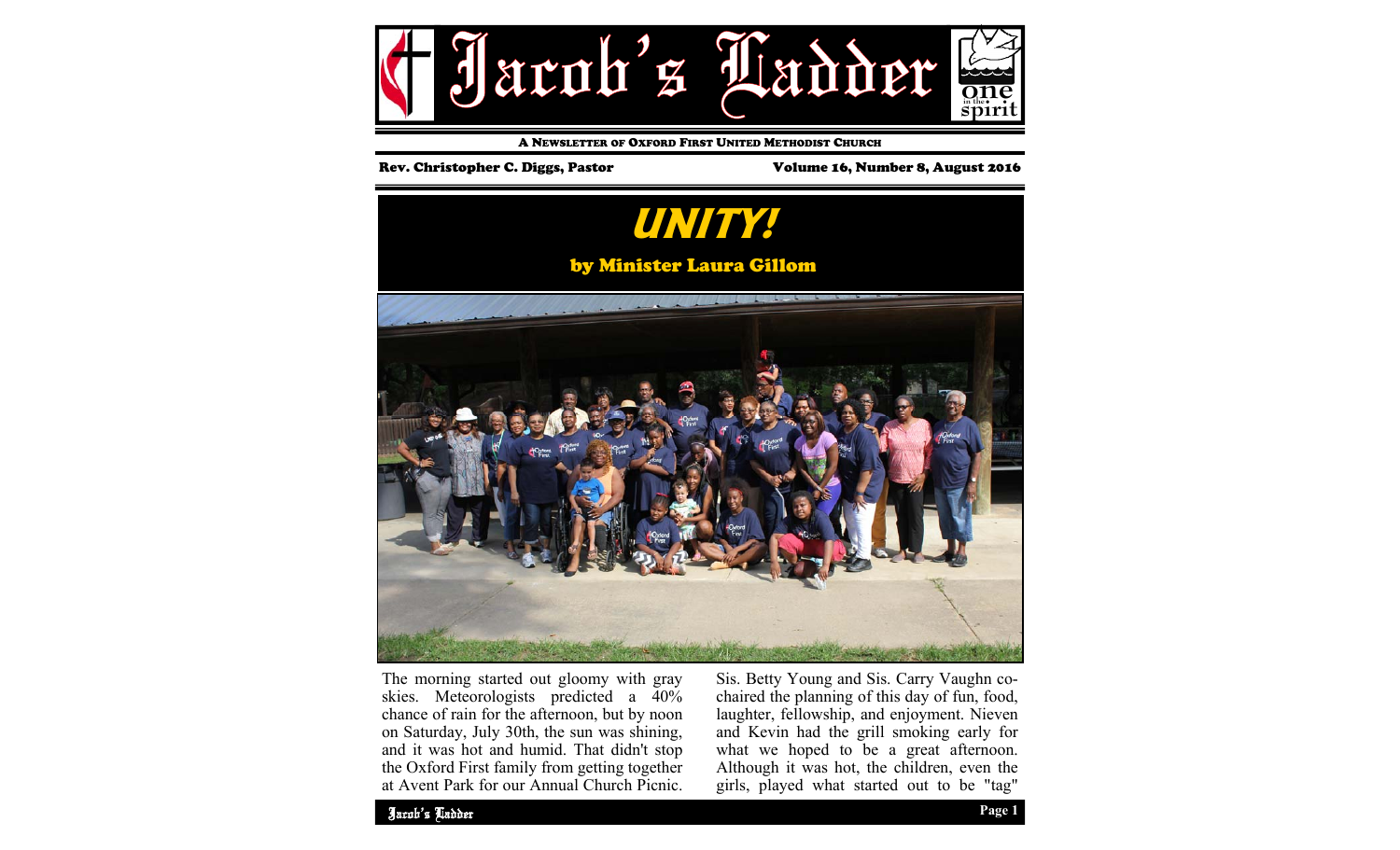football but ended up being "tackle" football on the park grounds.

For a few hours, fried chicken, potato salad, grilled hamburgers and hot dogs, pulled pork, cole slaw, baked beans, cheese dips, and homemade cookies and pound cake, brought us together. As I observed the smiles, conversations, and laughter, my heart rejoiced to feel the sense of togetherness among us, an identifying quality many churches long for. I was reminded of David's words in PSALM 133:1, when he said, "How good and pleasant it is when God's people live together in unity!" That's it: UNITY!

As we move forward in the days to come, my prayer is that we will allow the same spirit of unity to dwell among us through our actions rather than just our words by reaching out to, praying for, and most of all loving each other as a family. We ARE Oxford First!

Enjoy the following images from the event:



Jacob's Ladder **Page 2**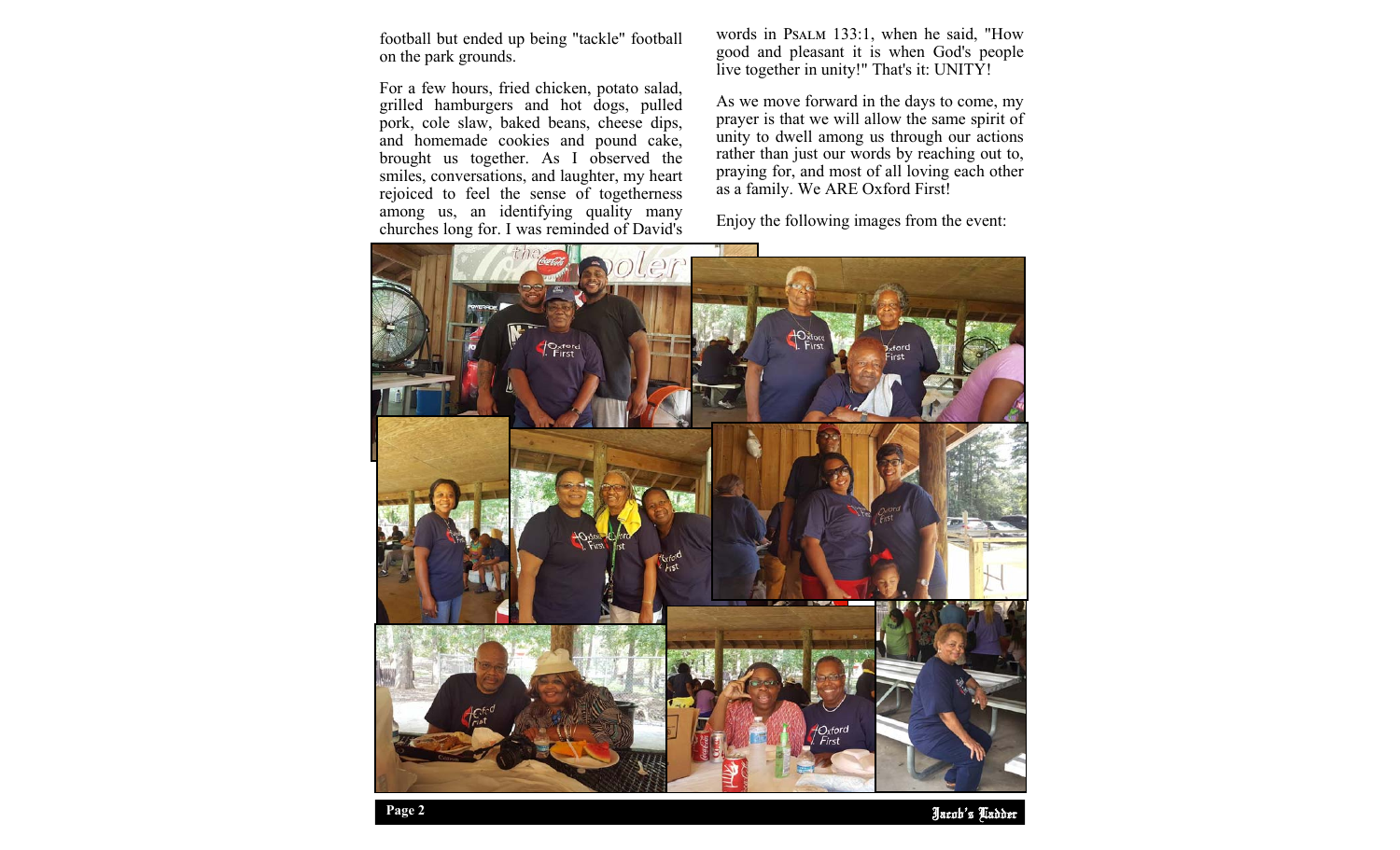

## You're invited to our **Summer Revival at Oxford First**

August 15-17, 2016 7:00 p.m. 600 Molly Barr Road Oxford, Mississippi

"Revive Us with Joy and Peacel" Romans 15:13, 30-33

Rev. Kevin Carter, Evangelist Pastor of Canton UMC, Canton, MS

Rev. Christopher C.. Diggs, Senior Pastor Minister Laura Gillom, Associate Pastor Bro. Kenneth Wortham, Evangelism Chair



www.oxfordfirst.org oxfordfirstumc@gmail.com